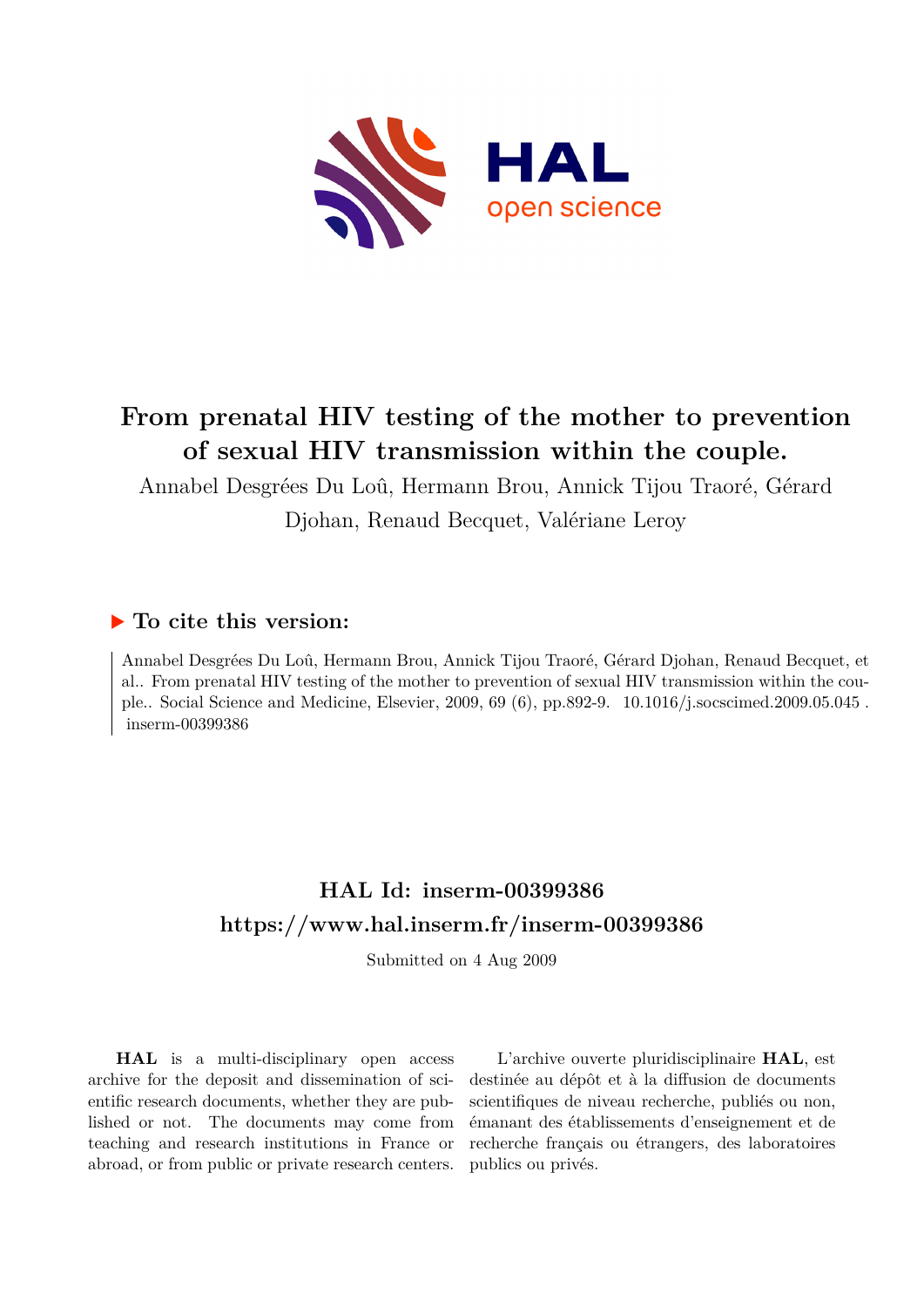## *From prenatal HIV testing of the mother to prevention of sexual HIV transmission within the couple*

**Annabel Desgr**é**es Du Lo**û 1 \* **, Hermann Brou** 1 2 **, Annick Tijou-Traore** <sup>3</sup> **, G**é**rard Djohan** <sup>2</sup> **, Renaud Becquet** 4 5 **, Val**é**riane Leroy** 4 5 **the ANRS 1201/1202/1253 Ditrame Plus Group**

<sup>1</sup> CEPED, Centre population et développement IRD, INED, Université Paris Descartes, CEPED 221 Boulevard Davout 75020 Paris,FR

*Ecole Nationale Sup rieure de Statistiques et d Economie Appliqu es 2* <sup>é</sup> ' <sup>é</sup> *ENSEA , CI*

*ADES, Am nagement, D veloppement, Environnement, Sant et Soci t s 3* <sup>é</sup> <sup>é</sup> <sup>é</sup> <sup>é</sup> <sup>é</sup> *CNRS : UMR5185 , Universit*é *Michel de Montaigne - Bordeaux III , Universit*é *Victor Segalen - Bordeaux II , UMR ADES Maison des Suds 12, Esplanade des Antilles 33607 PESSAC CEDEX,FR*

<sup>4</sup> ISPED, Institut de Santé Publique, d'Epidémiologie et de Développement Université Victor Segalen - Bordeaux II , 146 rue Léo Signat *33076 Bordeaux Cedex,FR*

*Epid miologie, sant publique et d veloppement 5* <sup>é</sup> <sup>é</sup> <sup>é</sup> *INSERM : U593 , IFR99 , Universit*é *Victor Segalen - Bordeaux II , ISPED , Universite Victor Segalen 146, Rue Leo Saignat 33076 BORDEAUX CEDEX,FR*

\* Correspondence should be adressed to: Annabel Desgrées Du Loû <annabel.desgrees@ird.fr >

#### **Abstract**

**The first step of prevention of mother-to-child HIV-transmission (PMTCT) programmes is offering HIV couselling and testing to pregnant women. In developing countries where HIV-testing remains rare, it represents a unique opportunity for many women to learn their own HIV status. This prenatal HIV testing is not only the entry point to prevention of mother-to-child HIV transmission, but also an occasion for women to sensitize their male partner to sexual risks. We explore here if these women, HIV-tested as mothers, apply the prevention recommendations they also receive as women.**

**In the Ditrame Plus PMTCT program in Abidjan, C**ô**te d**'**Ivoire, two cohorts of women (475 HIV-infected women and 400 HIV-negative women) were followed-up two years after the pregnancy when they were offered prenatal HIV testing. In each cohort, we compared the proportion of women who communicated with their regular partner on sexual risks, prior to and after prenatal HIV testing. We analysed sociodemographic factors related to this communication. We measured two potential conjugal outcomes of women HIV testing: the level of condom use at sex resumption after delivery and the risk of union break-up.**

**Prenatal HIV testing increased conjugal communication regarding sexual risks, whatever the woman serostatus. This communication was less frequent for women in polygamous union or not residing with their partner. Around 30**% **of women systematically used condoms at sex resumption. Among HIV infected ones, conjugal talk on sexual risks was related to improved condom use. After HIV testing, HIV-infected women separated more from their partner than HIV-uninfected women, despite very few negative reactions from the notified partners.**

**In conclusion, offering prenatal HIV counselling and testing is an efficient tool to sensitize women and their partners to HIV prevention. But sexual prevention in a conjugal context remains difficult and need to be specifically adressed.**

**MESH Keywords** Adult ; Chi-Square Distribution ; Cote d'Ivoire ; Counseling ; Disease Transmission, Infectious ; prevention & control ; Female ; Follow-Up Studies ; HIV Infections ; diagnosis ; transmission ; Humans ; Infectious Disease Transmission, Vertical ; prevention & control ; Interpersonal Relations ; Interviews as Topic ; Male ; Pregnancy ; Pregnancy Complications, Infectious ; diagnosis ; Prenatal Diagnosis ; Risk Factors ; Sexual Behavior ; statistics & numerical data ; Sexual Partners ; Truth Disclosure

## **INTRODUCTION**

Despite of considerable expansion of antiretroviral therapy all over the world, the HIV/AIDS epidemic is still going on, and prevention efforts must be reinforced. The 1.7 million incident HIV infections in Sub saharan Africa in 2007 (UNAIDS, 2007 ) highlights the inadequacy of current HIV prevention efforts and the need to find new prevention approaches (Bunnell, Mermin, & De Cock, 2006 ).

In Africa, the main routes of HIV transmission are heterosexual, and from mother to child. During the last decade, considerable progresses in the prevention of HIV mother to child transmission (PMTCT) were achieved. PMTCT programmes using antiretrovirals during pregnancy and labour are now available at moderate cost in most countries affected by the HIV/AIDS epidemic (Leroy, Sakarovitch, Cortina-Borja, McIntyre, Coovadia, Dabis et al., 2005 ).The first step of a PMTCT programme consists of systematically offering HIV counselling and testing to pregnant women attending antenatal care. These PMTCT programmes should also be considered an entry point to the prevention of the sexual transmission of HIV and other Sexually Transmitted Infections (STI). Indeed, this prenatal HIV counselling and testing, if offered routinely and on a large scale, represents a unique opportunity for many women in resource-limited countries to learn their own HIV status. Identified HIV-infected pregnant women can then access PMTCT interventions, and receive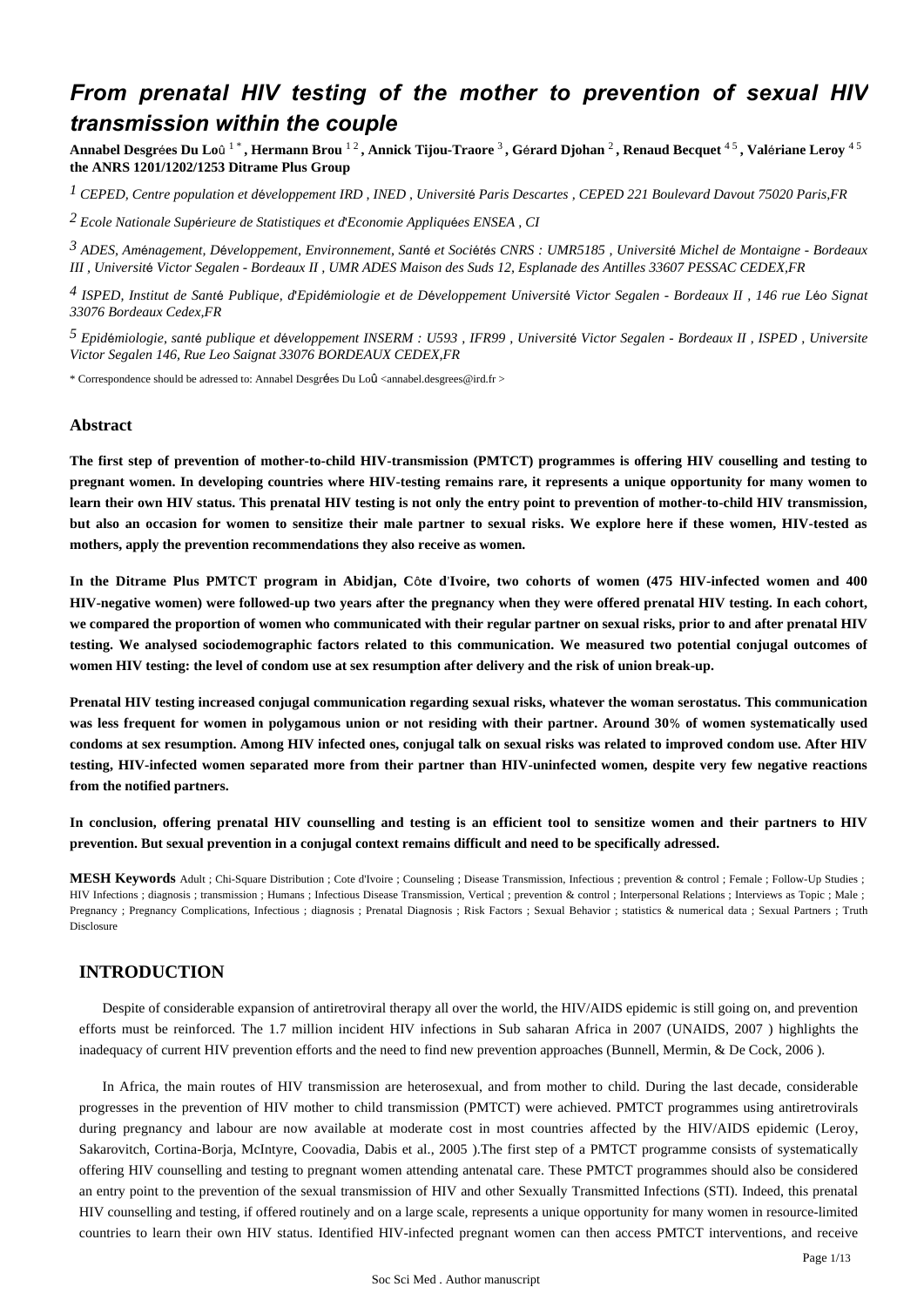adequate care for themselves and their child, but should also be informed to avoid HIV transmission to their sexual partner. This counselling is also a way to educate on the risks associated with STI transmission and to encourage HIV-negative women to preserve their own negative sero-status (McIntyre, 2005 ). Prenatal counselling and testing is an essential tool for a global prevention of both vertical and horizontal transmission risks. Hence, client women of these programs should be considered not only as future mothers but also as women engaged in relationships with male partners.

In this study we examine the effect of HIV-testing offered to pregnant women on their conjugal relationship. Indeed, most of the pregnant women have a regular male partner, regardless of their marital status. Once HIV-testing has been offered in prenatal consultation and the implications of its result understood, they will have to choose whether or not to inform their male partner of their HIV testing. Then, HIV-negative women will have to try to preserve their negative status, and HIV-infected ones will have to face the risk of sexual HIV transmission to their partner. Are these women, HIV-tested as mothers, able to apply the prevention recommendations they received as sexual partners?

We observed in Abidjan, Côte d'Ivoire, the consequences of prenatal HIV-testing on HIV-infected and HIV-negative women's behaviours with their regular male partners through three indicators: the communication established by women with their sexual partners about sexual risks and HIV testing, the risk of union dissolution, and condom use when they resume sexual relations after delivery.

## **Background**

### **The urgent need to focus on HIV transmission between regular partners**

The development of HIV prevention strategies targeting couples and not only individuals seems increasingly relevant for improving the prevention of unsafe sexual behaviours. HIV prevention campaigns and messages have mainly been focused on the prevention of "at risk" sexual behaviours, involving professional sex workers or occasional partners. Yet nowadays, and specifically in Africa, the majority of new infections occur within the couple, through the transmission of HIV between regular partners, because of either prior infection by one partner or infidelity (De Walque, 2007 ; Malamba, Mermin, Bunnell, Mubangizi, Kalule, Marum et al., 2005 ). The development of new prevention strategies that target sexual relations between regular partners is essential. The use of condoms is indeed the most problematic within couples. Condoms are frequently associated with occasional sexual intercourse and are not well accepted among stable couples (Van Rossem, Meekers, & Zkinyemi, 2001 ). Suggesting condom use to a partner may be interpreted as a proof of infidelity or may express a lack of trust in the partner's sexual fidelity (Chimbiri, 2007 ). Consequently, condom use remains low in a conjugal context ( De Walque, 2007 ). Nevertheless, women appear able to use condoms when they perceived themselves at risk (Maharaj et Cleland, 2005 ).

### "**In union**" **category in Africa: a complex spectrum of marital types**

In Africa, it is quite difficult to precisely define the marital status. Marriage is often not reducible to a distinct event and is rather a process that take years to complete (Hattori & Dodoo, 2007 ; Meekers, 1992 ). It often starts by a single cohabitation, sometimes indistinguishable from formal marriage. Beyond marriage and cohabitation, visiting unions (without coresidence) and polygamous unions are frequent in some countries (Locoh, 1994 ). The "in union" category, which includes all persons who declare having a regular partner, seems to be the most relevant category to take into account in order to explore the prevention of HIV transmission within conjugal relationships.

#### **Couple communication on sexual risk as a prevention tool**

The couple's knowledge about condoms and the condom availability both need to be improved to increase the proportion of couples using condoms regularly. But dialogue between couple members may also be considered as a prerequisite to behaviour change. It has been shown that reproductive health outcomes improved when couples were discussing the number of children they desired (Babalola, 1999 ). Several couple-oriented HIV counselling and testing programmes have reported increased condom use when both members of the couple had been tested and knew each other's serostatus (Allen, Meinzen-Derr, Kautzman, Zulu and Trask, 2003 ; Farquhar, Kiarie, Richardson, Kalwa, John, Nduati et al., 2004 ). However, most research studies available to date have described the many constraints of discussing sexuality and sexual risks within couples (Ogunjuyigbe & Adeyemi, 2005 ). The factors facilitating this communication and the means by which this dialogue translates to the active and effective prevention of sexual risks both need to be better understood.

#### **HIV testing and notifying the partner**

The first step of HIV prevention is the HIV-test, since knowledge of HIV status is associated with preventive behavior by individuals infected with HIV (Bunnell, Mermin, & De Cock, 2006 ). But in Africa, most people have never been tested for HIV infection and are unaware of their serostatus. Many women are now offered HIV-counselling and testing thanks to the expansion of PMTCT programs. Difficulties of delivering routine prenatal HIV counselling and testing have been well documented. Women who fear breaches in confidentiality from health care workers regarding their HIV status or fear the stigmatisation associated with HIV tend to refuse HIV testing (Kilewo, Massawe, Lyamuya, Semali, & Kalokola, 2001 ). Male partners may have negative (sometimes even violent) reactions,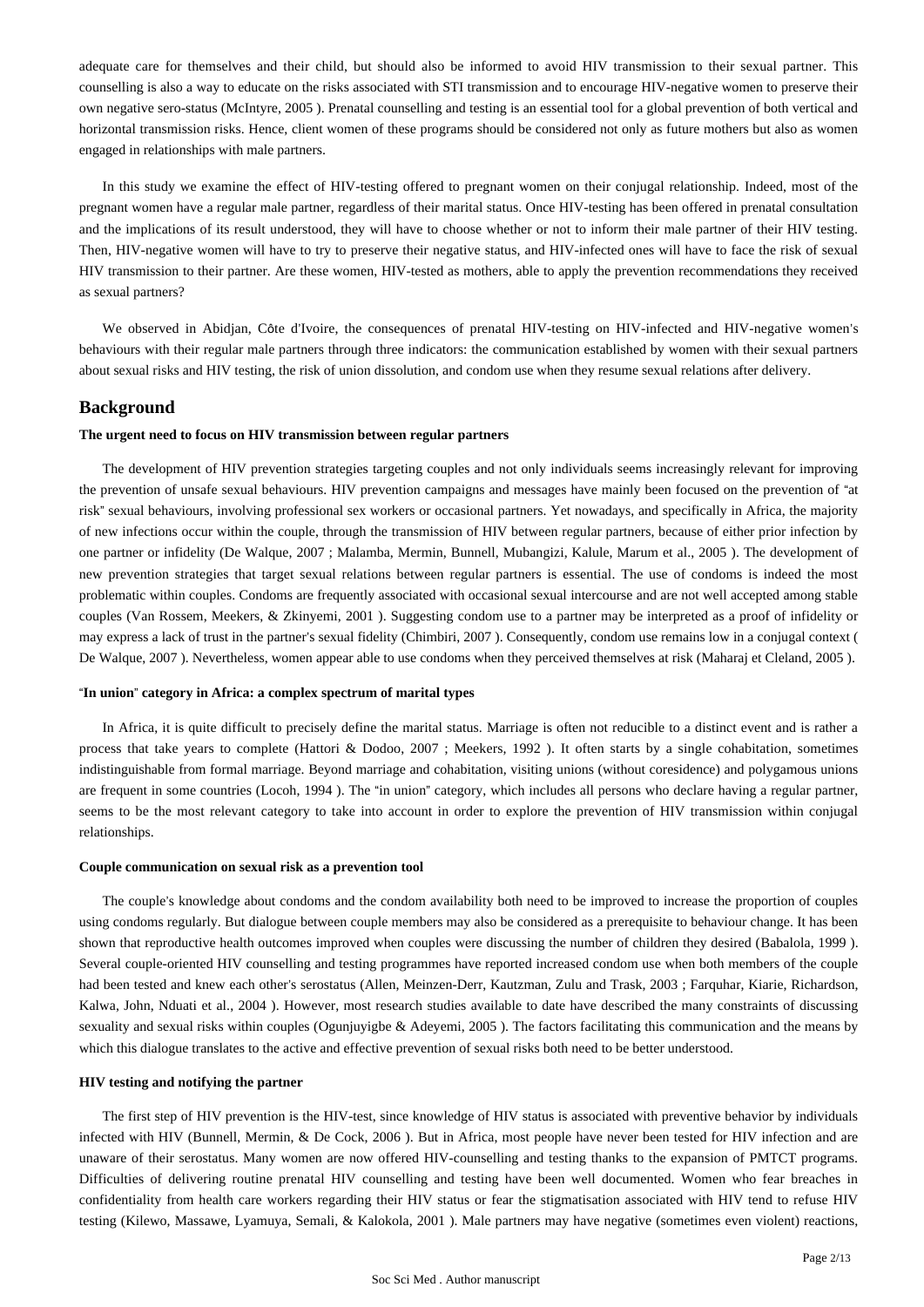when they discover their wife's HIV infection (Gaillard, Melis, Mwanyumba, Claeys, & Muigai, 2002) - although the negative consequences of HIV testing seem less frequent than originally feared (Desgrées du Loû, 2005 ; Semrau, Kuhn, Vwalika, Kasonde, Sinkala, Kankasa et al., 2005 ). In a context where HIV-testing is not widespread, prenatal counselling and testing puts women at the " entry point" of the conjugal awareness on HIV. They may thus be considered to be responsible for the HIV infection, when infected. Nevertheless, prenatal care is certainly the most appropriate way to deliver counselling on the prevention of HIV and STIs to women who do not frequently access health care services. Although prenatal care may not be the most appropriate setting for mobilising men, involving partners at least once during the pregnancy appears largely feasible (Baiden, Remes, Baiden, Williams, Hodgson, Boelaert et al., 2005 ).

#### **HIV situation and development of PMTCT programs in C**ô**te d**'**Ivoire**

Abidjan is the economic capital of Côte d'Ivoire and one of the largest city in West Africa (population approximately 3 millions). HIV prevalence in antenatal clinics was estimated to be 11% in 2002 (Msellati, Sakarovitch, Bequet, Atta, Alioum, Viho et al., 2006 ). A national survey conducted in 2005 estimated an overall 6.1% HIV prevalence among adults in Abidjan, with a huge difference between women (HIV prevalence of 8.6%) and men (HIV prevalence of 3.5%)(INS & Ministère de la lutte contre le Sida, 2005). Being "in union" did not appear to protect against the HIV infection risk: in 2005, the prevalence was 6.1% among "in union" women and 3.6% among "in union" men.

Prevention of mother-to-child transmission (PMTCT) research programs have been conducted since 1995 in Abidjan (Dabis, Msellati, Meda, Welffens-Ekra, You, Manigart et al., 1999 ). Since 1999, several operational programs aimed to reduce MTCT have been implemented in Abidjan with the support from the National AIDS Control Program and research to improve PMTCT programmes was maintained through the several projects (Ekouevi, Leroy, Viho, & al., 2004 ).

In this context, it appeared necessary to explore how the HIV counselling and testing offered within these PMTCT programs might have beneficial effects on the global prevention of HIV risks. Such a global prevention of both vertical and horizontal transmission risks is particularly relevant in the regular couple, where sexuality and procreation are closely linked and where sexual transmission is thus difficult to prevent.

## **Data and measures**

#### **Study population and design**

Our study took place within the ANRS DITRAME PLUS multidisciplinary PMTCT research programme conducted in Abidjan, Côte d'Ivoire, from 2001 to 2005. Among the services provided, prenatal counselling and HIV testing was systematically offered to every pregnant women attending seven antenatal clinics in Abobo and Yopougon (Ekouevi, Leroy, Viho et al., 2004 ). These two districts are located in Abidjan, the economic capital of Côte d'Ivoire. Pre and post counselling was provided by a trained team of social and health workers specifically devoted to the research project. Women who accepted the HIV test and who were HIV-infected entered the PMTCT programme fully described elsewhere (Dabis, Becquet, Ekouevi, & al., 2005 ; Leroy, Sakarovitch, Viho, Becquet, Ekouevi, Bequet et al., 2007 ) and were followed-up during two years after the delivery.

HIV-negative women were offered a reproductive health oriented follow-up, with one visit to the health center every six months during the first two years after delivery. No monetary incentive was offered to the participating women, other than the reimbursement of transportation fees.

Mother-infant pairs had access to free health care services, regardless of their HIV status.

The prenatal HIV counselling and testing was offered to pregnant women, and then these women were encouraged to suggest HIV testing to their male partner. Free HIV counselling and testing was provided to the women's partners and relatives who requested it. All women signed an informed consent form before participating in the programme.

#### **Data collection**

At the time that the counselling and testing was offered, we collected data on women's socio-demographic characteristics and sexual behaviours during the two years preceding the current pregnancy. At each follow-up visit, standard questionnaires were administered to all women to document the resumption of sexual activity after delivery. Among all women who performed their 18-month post-partum visit between February 2004 and February 2005, data was collected on communication with their partner regarding HIV and sexual risks and on HIV-testing of the male partner since the woman HIV-testing (Desgrées-du-Loû, Brou, Djohan, Becquet, Ekouevi, Zanou et al., 2007 ). The same structured, close-ended questionnaires were administered to HIV-infected women and HIV-uninfected women. Questionnaires were administered during individual 40-minute-long interviews, in private rooms to secure maximum confidentiality, by specially trained social workers and midwives participating in the program.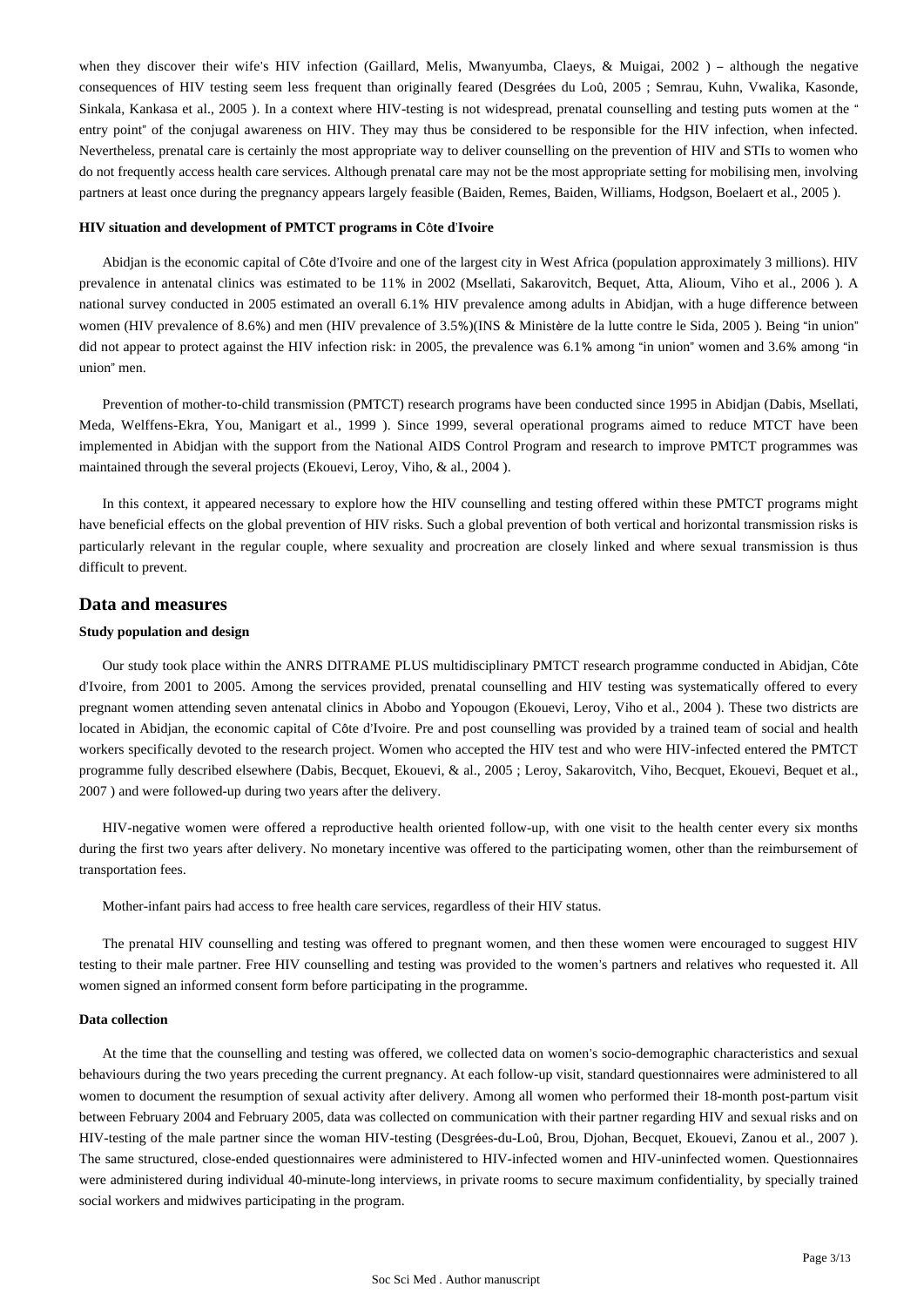In-depth and individual semi-directed interviews were also carried out within a subgroup of these women after delivery and with their male partners when possible. Fourteen HIV-infected women were interviewed, and for ten of them we interviewed also their partners. We interviewed 18 HIV negative women as well as 10 of their partners. The qualitative analysis based on men's and women's interviews was fully described elsewhere (Tijou Traore, 2006 ). In this paper, we do not present the results of this qualitative study in details but we will refer to them in discussion in order to perform a synthesis between quantitative and qualitative data.

#### **Statistical analysis**

Baseline socio-demographic characteristics of the two groups of women (HIV infected and HIV negative) were described and compared with the Pearson Chi2 test. We compared women's socio-demographic characteristics (religion, education level, age, age at first sexual intercourse, remunerated activity), type of housing (individual housing or common courtyard), living arrangements (with a male partner or not, with the family or the family-in-law or not). If the woman declared a regular partner, we described the partner's socio-demographic characteristics (age and education level) and the type of union (polygamous or monogamous). A woman was classified as living within polygamous household when she declared the existence of at least one co-spouse, regardless of her own marital status: i.e. a woman having a non-spousal polygamous partner and not cohabitating – this partner himself having a legitimate wife with whom he is living – was considered as living within a polygamous household. It may be considered as a modern form of polygamy (Locoh, 1994 ).

The conjugal impact of HIV-testing was assessed through the changes observed in communication between the women and their partner regarding sexual risks (STIs/HIV).

We compared the conjugal communication regarding sexual risks prior to and after the prenatal offering of HIV counselling and testing, in each group (HIV positive and HIV negative women). The indicator of communication on sexual risks prior to HIV testing was the proportion of women who declared at the inclusion visit that they had already discussed STIs with their regular partner at least once within the two years preceding their current pregnancy. The indicator of communication on sexual risks after prenatal HIV testing was the proportion of women who declared at the 18-month post-partum visit that they had discussed STIs with their partner at least once since the prenatal HIV testing. In each group of women (HIV positive and HIV negative), these two proportions prior to/after the prenatal offering were compared with McNemar test.

We also measured the proportion of women who had disclosed their HIV-test result to their partner, the proportion who had suggested at least once to their partner to undertake HIV testing and the proportion who had suggested that their partner use condoms if he had extraconjugal intercourse, between the prenatal HIV-testing and the 18-month post-partum visit. We then created a global indicator of the communication level related to STIs and HIV after HIV testing. Communication was considered « complete » if the woman had discussed STIs with her partner at least once, had notified him her HIV-test result, and had suggested at least once that he undertakes HIV testing. Communication was considered « partial » if she had discussed one or two of these issues, and « non-existent» if she had raised none of them. We performed univariate analyses to assess the influence of the woman's and the partner's socio-demographic characteristics and the woman's serostatus on this global communication indicator.

In order to document potential adverse effects of HIV testing on couples, we compared between HIV-infected and HIV-negative women the proportion of union break-up between HIV-testing and 18 month post-partum. We analysed how the risk of couple break-up was related to socio-demographic characteristics of the woman and her household (polygamous or monogamous, coresidency of the partners or not) and to parner's notification.

Finally we measured the prevention of sexual HIV transmission by condom use at sex resumption, as an outcome of prenatal HIV couselling and testing.

Of the women who resumed sexual intercourse, we measured the proportion who declared they had systematically used condoms at sex resumption after delivery (from the following question asked to women at each follow-up visit: "did you use condoms if you have resumed sexual activity since the last visit? Answer 1: no, answer 2: yes, sometimes, answer 3: yes, systematically "). We analysed how the conjugal communication about sexual risks was related to systematic condom use at sex resumption, following HIV-status of the woman. The data was entered and managed with Epidata 3.0 and MS Access 2000, and the statistical analyses were performed with SPSS 13.0.

## **Results**

Between August 2002 and August 2003, 475 HIV-infected women and 400 HIV-negative women were included. Of these, 128 (26.7% ) and 45 (11.3%) did not perform their 18-month post-partum visit, leaving 347 HIV-infected and 355 HIV-negative women. All of them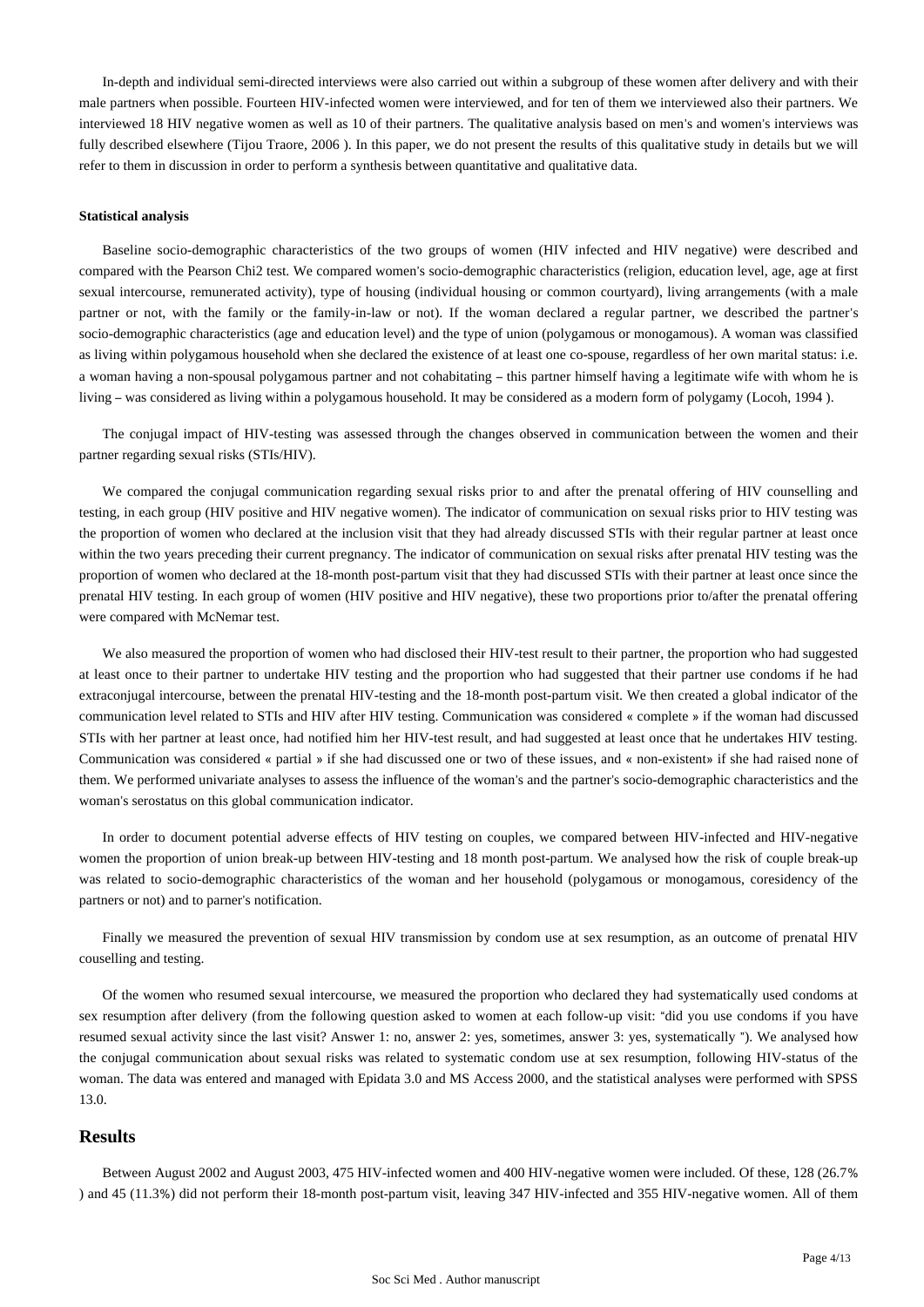declared having had a regular partner at least once during the two years period preceding the prenatal HIV counselling and testing. After HIV testing, 41 HIV positive women and 3 HIV negative women declared no regular male partner on the whole period between inclusion in the study and 18 months post-partum.

No differences in education level, religion, living arrangements, parner's education level were observed between HIV-infected and HIV negative women. Compared to HIV-negative women, HIV-infected ones were slightly older (67% were aged 25 or more versus 57% among HIV-negative, p=0.03) and more often in polygamous union (21% of HIV-positive women versus 14% of HIV-negative ones, p= 0.02). They had older male partners (89% aged 30 or more versus 73% for HIV-negative women, p<0.01), with also a greater age difference between partners (parners' age difference was inferior to 5 years for only 14% of HIV-positive women versus 32% of HIV-negative ones, p<0.01).

#### **Notifying the male partner and talking about sexual risks**

Prior to HIV-testing, HIV-negative pregnant women were more likely to have already discussed STIs than HIV-infected women: 65% versus 28% (Table 1 ). This difference was statistically significant after adjustment on socio-demographic factors (p<0,01). After HIV counselling and testing, there was a significant increase in the percentage of communication related to STIs among both HIV-infected and HIV-negative women (37% and 32% respectively). Women discovering their HIV-negative status had high levels of communication with their partner regarding STIs and HIV over the 18-month postpartum period: more than 95 % discussed STIs, disclosed their own HIV test result and suggested that their partners undertake HIV testing. Ninety-four percent suggested condom use to their male partners in extraconjugal sexual relations.

Among HIV-infected women, the increase in couple communication regarding STIs was similar but lead to a lower cumulative level of communication, since the baseline pre-test communication was lower: after HIV testing, 65% of HIV-infected women discussed STIs. Nevertheless, only 43% of HIV-infected women disclosed their own HIV-status to their partner. Despite this low level of notification, 72% of HIV infected women suggested that their partner be HIV-tested, and 58% asked their partners to use protection in extraconjugal sexual relations. Among informed partners of HIV-infected women, 81% (106/131) were understanding and 4% (5/131) had negative reactions (anger or rejection).

Women who had a co-spouse and women who did not reside with their male partners were less likely to communicate with him about sexual risks (table 2 ), whatever their serostatus. Among HIV-infected women, a low level of education of the woman or of her partner was associated with less communication regarding sexual risks and HIV-testing. But a high level of education of the woman and/or her partner was associated with a partial communication on sexual risks (table 2 ). A third (36/110) of well educated HIV-infected women used to talk to their partner about STIs and suggested that he undertakes an HIV test, but did not inform him of their own test result. The age of the woman, her age at first intercourse, living in shared or individual housing and having a remunerated activity were not significantly related to the level of communication on sexual risks with the partner.

#### **Union dissolution**

Six per cent of HIV-infected women's partners died versus 2% for HIV negative women (p<0.01), and 15% of HIV-infected women separated from their male partner versus 2% among HIV-negative women (p<0,01) (table 3).

Union break-up was associated with having a co-spouse and not residing with one's partner. But having notified one's serostatus to the partner was not associated with a greater risk of union break-up (table 3 ). Only 16 women who separated from their partner had told him they were HIV infected, and of them only 3 experienced a negative reaction. For 12 of them, the partner reacted positively. The last one was indifferent.

#### **Prevention of sexual transmission**

At their 18-month post-partum visit, 78.4% (272/347) of HIV-infected women and 94.1% (334/355) of HIV-negative women had resumed sexual activity (p<0.01).

Of the women who resumed sexual activity within the 18-month post-partum period, HIV-infected women were not significantly more likely than HIV negative women to systematically use condoms, 33% (89/272) and 27% (91/334) respectively (p=0.14) (table 4). Among HIV-infected women, condom use was more frequent when their partner had been HIV-tested and in particular if he was also HIV infected (50% of women in HIV+ seroconcordant couples reported condom use versus 39% of women in serodifferent couples and 27% when the male partner was not HIV tested, p=0.04). Communication with the partner about STIs and HIV, even partial, was associated with a better systematic use of condoms: 37% of women who discussed sexual risks with their regular partner used condoms versus 18.5% when they did not (p=0.03).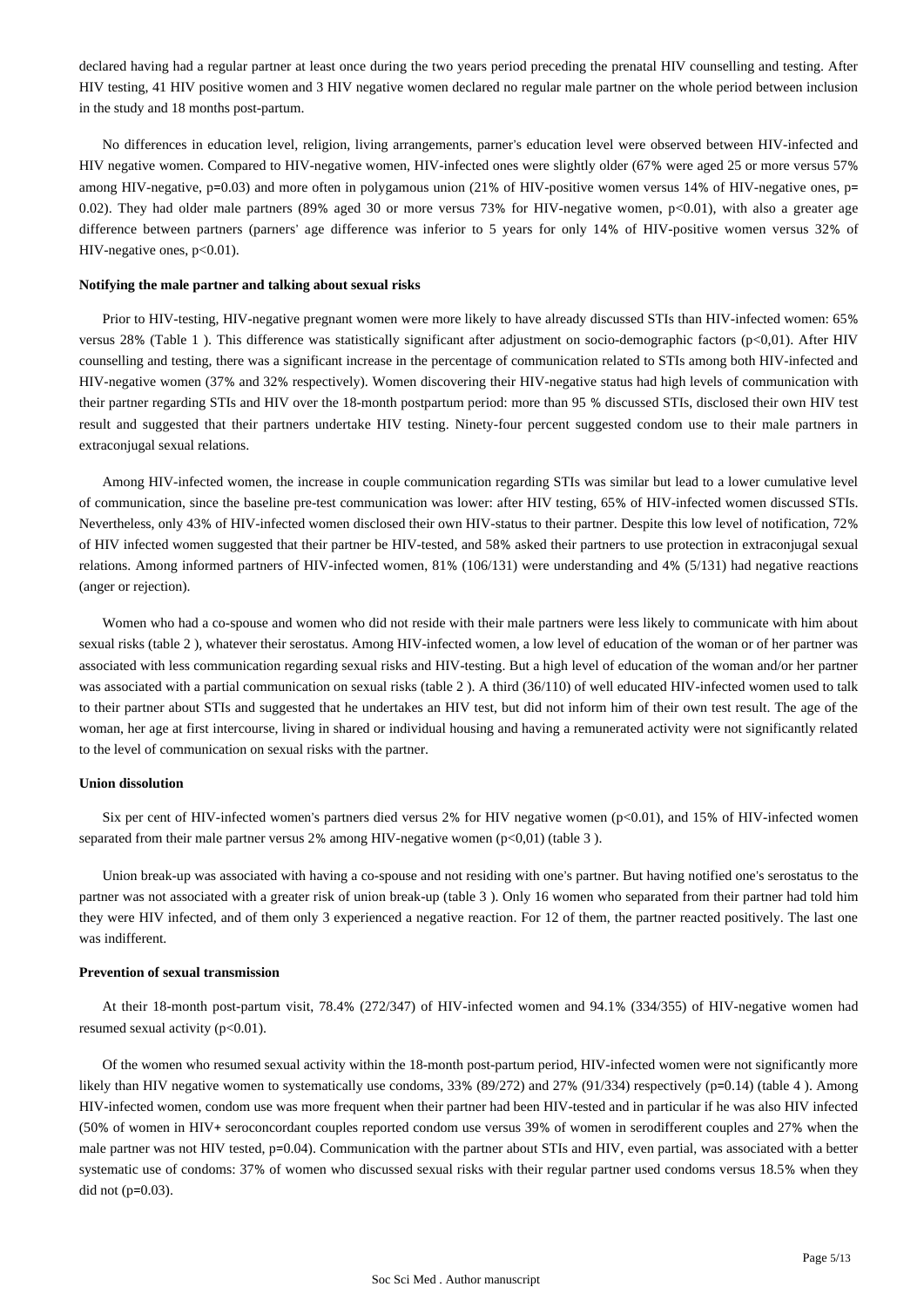For both HIV-infected and HIV-negative women, a high level of education for both male and female partners was associated with a better condom use (table 4 ). Whatever the serostatus, marital characteristics (polygamous or monogamous union and coresidency), type of housing, age of the woman and age of the partner were not associated with condom use.

## **Discussion**

We observed that prenatal counselling and testing increased conjugal communication about sexual risks between the women tested and their regular partners, among both HIV-infected and uninfected women. After HIV testing, we measured a better condom use than observed in the general population: 27% of HIV-negative women and 33% of HIV-infected women used condom when resuming sex, whereas in the last Demographic and Health survey in Côte d'Ivoire, less than 2 % of "in union" women were using condom at the moment of the survey, and only 15% of women had used condom at least once (INS & Macro, 2001 ). Hence, this offer of prenatal HIV testing appears not only the first step to prevention of mother-to-child transmission, but also an efficient tool to sensitize women and their partners to preventing sexual transmission. Among HIV-infected women, condom use improved when the partner was HIV-tested and when there was a conjugal talk on sexual risks.

These women participated in a research program that offered systematic prenatal HIV testing and counselling, in an urban context and in better conditions than in the operational context of PMTCT services delivery. The effect of prenatal HIV counselling and testing documented is thus likely to have been higher than what would have been observed within the national programme where free and continuous counselling, follow-up and women's support are not provided. However, this setting enabled us to observe a strong effect of prenatal HIV counselling and testing on postnatal spousal communication and HIV prevention, with reliable information thanks to the controlled anteriority of HIV-testing. Thus conclusions drawn from this specific context may be useful to other operational contexts. Other limitations of our study need to be mentioned: first, in the quantitative part of the study we were only able to collect self-reported data from women, and not from their partners, since the follow-up in the PMTCT program concerned only women. But the in-depth interviews conducted with both women and their male partners gave us informations on the male partners' point of view. Second, the only question asked to the women about their marital status was whether they were "in union" or not, without any further details on the type of union (legal, traditionnal, religious or informal union). Each woman was also asked if she had a co-spouse or not, and if she cohabitated with her male partner or not. Thus, for "in union" women, we were not able to analyse precisely the role of the specific type of union on prevention behaviours, but our set of pragmatic questions allowed us to observe how two main components of the women's conjugal life (residating or not with the partner, and having or not to cope with another spouse, a "rival") influence communication and sexual prevention within the couple. Third limitation: to measure the risk of union dissolution after HIV testing, we only considered the male partner of the woman at the moment of HIV testing. This does not reflect the whole conjugal reality of women. Indeed, a woman may have been separated from her partner following the HIV-test, and begun after that another union. But our analysis brings relevant informations on the effect of the HIV-test result on the current union at the time of HIV testing. Last point: for condom use analysis, we focused on resumption of sexual activity after delivery. It is a key moment to investigate prevention of sexual transmission. Indeed, women tested for HIV during pregnancy had often ceased any sexual activity after being informed of their HIV status; the resumption of sexual activity after delivery thus challenged for the first time their management of HIV infection in their couple relationship.

Conjugal communication about sexual risks was improved after prenatal HIV counselling and testing. Among women who were informed of their negative sero-status, these improvements were dramatic. Comforted and motivated by this negative result, almost all women communicated their HIV test result and encouraged their partner to undertake HIV testing. HIV positive women were less likely than HIV negative ones to discuss sexual risks with their partner, before and after HIV testing. Among HIV positive women, the communication related to STIs and HIV was different according to the type of marital union. It occured less frequently when partners were living separately. Within households where women had « rivals » such as official co-spouses or non-official mistresses, talking about STIs and HIV appeared to be less common than within monogamous couples. When partners did not live together and/or when women lived with co-spouses, HIV-infected women seemed less likely to trust their partner, probably because the conjugal bond union is weaker than within a monogamous marriage or when partners live under the same roof (Fainzang, 1988 ).

After HIV testing, two thirds of HIV-infected women discussed sexual risks with their partners, but only 43% notified him of their HIV infection. This notification remains perceived as risky, related to the fear of being rejected by their partner, as often described in other settings (Gaillard, Melis, Mwanyumba et al., 2002 ; Kilewo, Massawe, Lyamuya et al., 2001 ; Medley, Garcia-Moreno, McGill, & Maman, 2004 ) (even though the data collected within our study only indicated a few cases of rejection).

Well-educated HIV-infected women often used indirect communication modes about HIV/AIDS. They were well informed, but feared their partners' potentially negative reaction. They discussed HIV/AIDS issues, and suggested their partners to undertake HIV testing, but did not inform them about their own HIV test and their own HIV infection. These women said little, but just enough to establish the basis for prevention practices.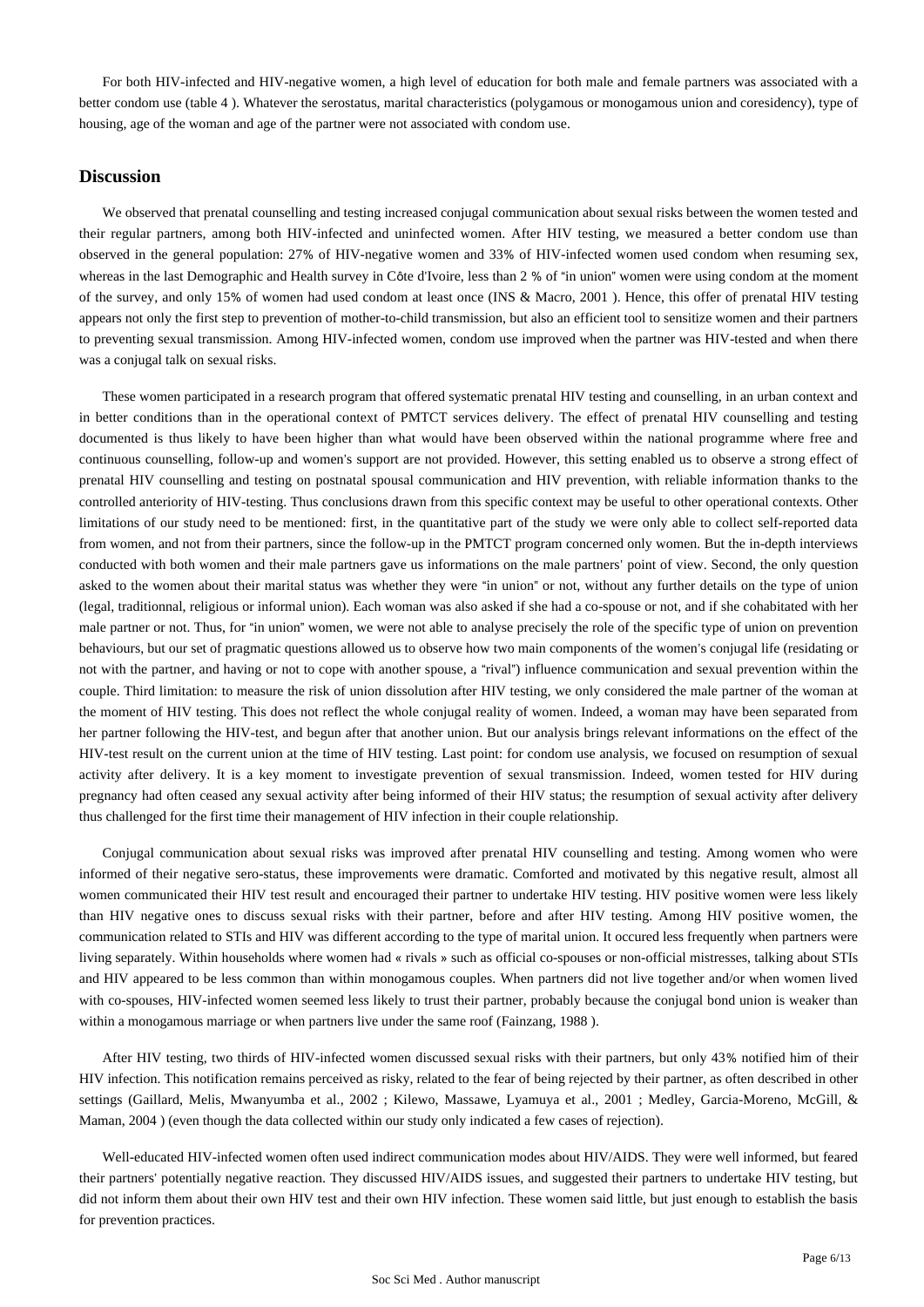Despite these difficulties in notifying the partner, the in-depth interviews revealed that HIV-infected women were willing to inform their partner of their serostatus (Tijou-Traoré, 2006 ). Even those who did not disclose their serostatus explained that they needed their partner's support, in particular to adhere to recommendations given by the medical team to prevent postnatal transmission to their baby and sexual HIV transmission to their partner. In this context where prolonged breastfeeding is widely practiced (Becquet, Castebon, Viho, Ekouevi, & Bequet, 2005 ), it is important for HIV-infected women opting for formula feeding to receive their partner's support. When they resume sex, suggesting condom use to their partner is also complex and may lead to suspicion if the partner is unaware of his wife's HIV status.

The greater condom use we observed in this study compared to the general population level confirms that women are not as powerless to negotiate condoms as it has been written. They may manage to use condoms when they perceive the risk of HIV infection, as previously suggested in a South African study (Maharaj & Cleland, 2005 ).

Nevertheless, this condom use, even if higher than in the general population, remains insufficient to ensure a good prevention of HIV transmission. Only one out of four HIV-infected women whose partner has not been HIV tested used condoms. This relative failure of the recommendations reveals firstly that conjugal communication about sexual risks is not enough to lead to effective sexual prevention. Secondly, it confirms the difficulties linked with condom use in a conjugal situation. In-depth interviews of women and men confirm that condom use remains a practice to be used with " women from the outside". As often described (Bauni & Jarabi, 2003 ; Chimbiri, 2007 ), both women and men are often reluctant to use condoms in a relation concerning the so-called "inside women", participating in a regular and stable relationship, in a conjugal way. Some women and men living in serodifferent couples and aware of each other's serostatus even explained that they did not use condom to avoid an object that reminded them the HIV-infection. This low condom use in serodifferent couples may also come from misconception or denial of the sexual HIV transmission risk between serodifferent partners (Bunnell, Nassozi, Marum, Mubangizi, Malamba, Dillon et al., 2005 ).

Only one on four HIV-negative women whose partner has not been tested used condoms. Yet, for these HIV-negative women, the post-partum period may be a time of increased risk for HIV infection, as traditional prolonged abstinence after pregnancy may result in men seeking extraconjugal relations (Cleland, Ali, & Capo-Chichi, 1999 ).

We found a greater risk of union dissolution among HIV infected women than among the uninfected ones. This comes partly from a higher mortality rate among male partners of these HIV-infected women, most probably due to AIDS. Though we also observed a greater risk of couple break-up when the woman was HIV infected, this was not linked to the partner's notification, since in most cases these partners were not informed of their wife's infection. But the risk of union break-up was greater when the conjugal bond was weak (unsettled relations, no cohabitation of partners) and in case of polygamy. In PMTCT programs, medical teams hesitate to convince women to share with their partner their informations on HIV-testing. It is mainly because staff is afraid of negative reactions of the women male partners, which could lead to divorce or separation. Our study results show that the problem may not be there: the reaction of the partners, when informed of their wife's status, was mostly positive and comprehensive and rarely leaded to divorce. It is possible that HIV-infected women chose themselves to break the relationship, in particular when this relationship was not solid enough and well installed. It seems that they prefered to break this union rather to face the difficulties of a conjugal relationship coping with HIV. One on five HIV-infected women stayed sexually abstinent 18 months after delivery. For some of these women, it may have appeared easier to be single and avoid completly sexual intercourses than to have protected intercourses in a regular relationship. Some women may also have left their partner because they perceived him to be the source of their HIV infection.

Hence, sexual prevention in a conjugal context is possible but remains difficult. In any case, conjugal condom use is greater when both partners have been HIV-counselled and tested, and when there is a conjugal communication regarding sexual risks. These results confirm that condom use in a conjugal context, though difficult, is possible when both partners are conscious of the transmission risk. The efficacy of such a sensitization of both partners on prevention has been also observed in other contexts (Gordon, Forsyth, Stall, & Cheever, 2005 ; Roth, Stewart, Clay, van der Straten, Karita, & Allen, 2001 ; Allen, Meinzen-Derr, Kautzman, Zulu, & Trask, 2003 ; Farquhar, Kiarie, Richardson, Kabura, John, Nduati et al., 2004 ; Semrau, Kuhn, Vwalika et al., 2005 ). But despite various recommendations to develop couple-centred approaches and researches (Painter, 2001 ; UNAIDS, 2001 ), this has not been implemented at a large scale and male partners are rarely involved in PMTCT.

## **Conclusion**

Pregnant women have been the main target for increased access to counselling and testing for HIV, due to increasing availability of PMTCT interventions. Prenatal services represent a unique and good opportunity of interaction between both women and men with health services. It is necessary to approach these pregnant women, not only as future mothers but also as women engaged in conjugal and sexual partnerships. Our study in Abidjan confirms that these women HIV-tested as mothers talk to their partners about the counselling they received, not only as future mothers but also as women exposed to HIV transmission risk within their couple. Prenatal counselling and testing may facilitate the three main approaches necessary in order to implement a positive prevention, as recommended by UNAIDS (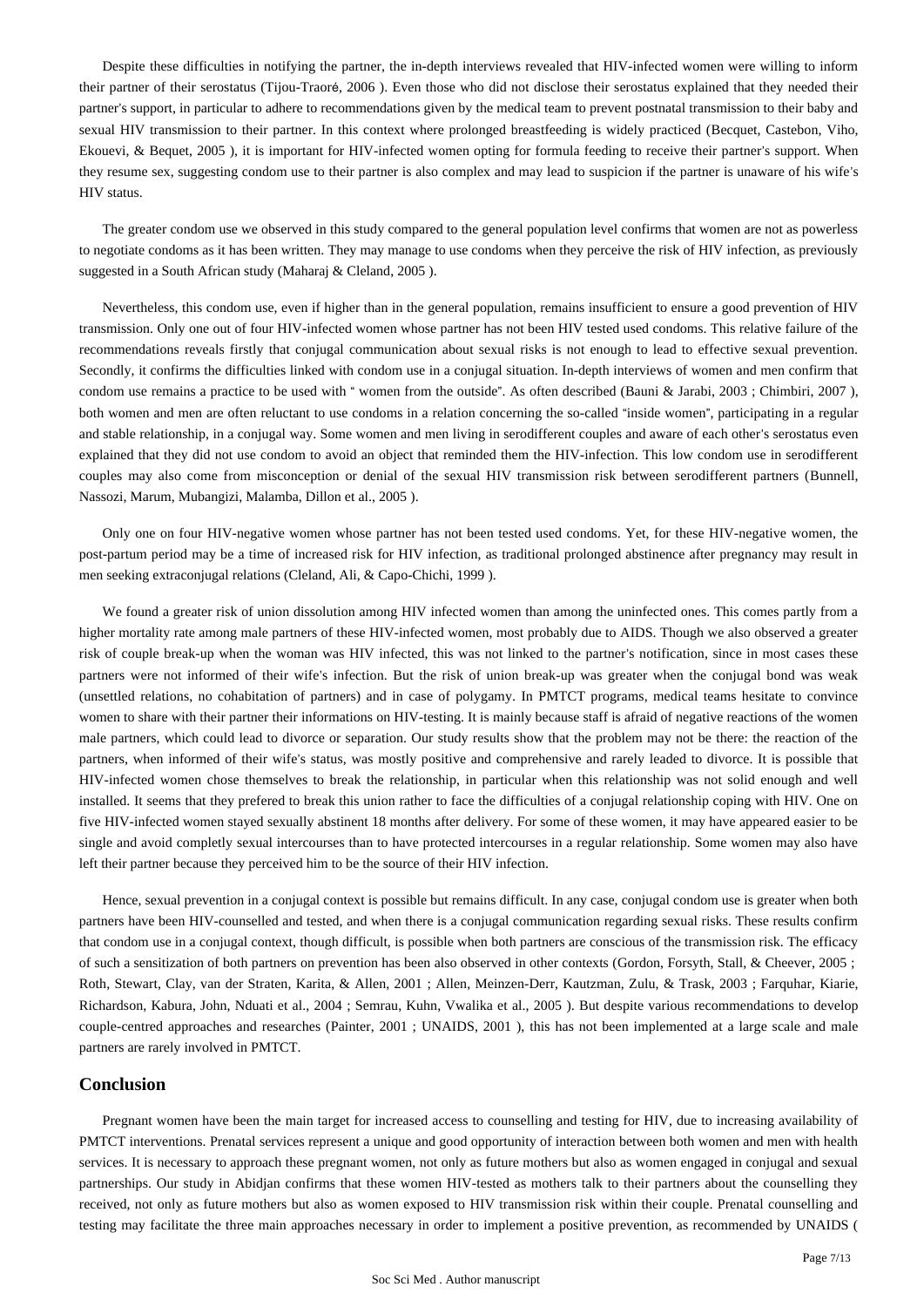UNAIDS, 2006 ; Bunnell, Mermin and De Cock, 2006 ): it should help HIV-infected individuals learn their HIV status, disclose their status to their partner, and encourage partner testing.

Despite the positive results of several couple-centred approaches in PMTCT (including not only mothers but also fathers) and the conclusions of other studies about the need to involve male partners, women are still often considered only as mothers. Yet, it is essential to consider all their needs. We must not forget that women attending prenatal centres and being offered HIV-testing are both mothers and women often engaged in a conjugal relation they wish to preserve from all adverse events, including couple splitting and HIV/Aids.

## **Ackowledgements:**

#### Sources of financial support

The primary sponsor of the Ditrame Plus study was the Agence Nationale de Recherches sur le Sida (ANRS). Hermann Brou was a fellow of the ANRS. Annick Tijou-Traoré was a fellow of the French charity SIDACTION. Renaud Becquet was a post-doctoral fellow of the French charity SIDACTION.

### **References:**

- Allen S, Meinzen-Derr J, Kautzman M, Zulu I, Trask S. 2003; Sexual behavior of HIV discordant couples after HIV counseling and testing . Aids . 17: (5) 733 740
- Babalola S . 1999 ; Spousal communication and safe motherhood practices: evidence from the Tanzania 1996 DHS data . 3ème Conférence Africaine de Population . 37 50 Durban Republic of South Africa ;
- Baiden F , Remes P , Baiden R , Williams J , Hodgson A , Boelaert M , Buve A . 2005 ; Voluntary counseling and HIV testing for pregnant women in the Kassena-Nankana district of northern Ghana: is couple counseling the way forward? . AIDS Care . 17 : (5) 648 - 657
- Bauni EK , Jarabi BO . 2003 ; The low acceptability and use of condoms within marriage: evidence from Nakuru district, Kenya . Etude de la Population Africaine/African Population Studies . 18 : (1 ) 51 - 65
- Becquet R , Castebon K , Viho I , Ekouevi D , Bequet Lea . 2005 ; Infant feeding practices before implementing alternatives to prolonged breastfeeding to reduce HIV transmission through breast-milk in Abidjan, Côte d'Ivoire . J Trop Pediatr . 51 : 351 - 355
- Bunnell RE , Nassozi J , Marum E , Mubangizi J , Malamba S , Dillon B , Kalule J , Bahizi J , Musoke N , Mermin JH . 2005 ; Living with discordance: knowledge, challenges, and prevention strategies of HIV-discordant couples in Uganda . AIDS Care . 17 : (8 ) 999 - 1012
- Bunnell RE , Mermin JH , De Cock KM . 2006 ; HIV prevention for a threatened continent. Implementing positive prevention in Africa . Journal of American Medical Association . 296 : (7 ) 855 - 858
- Chimbiri AM . 2007 ; The condom is an 'intruder' in marriage: evidence from rural Malawi . Soc Sci Med . 64 : (5 ) 1102 1115
- Cleland JG , Ali MM , Capo-Chichi V . 1999 ; Post-partum sexual abstinence in West Africa: implications for AIDS-control and family planning programmes . Aids . 13 : (1 ) 125 - 131
- Dabis F , Msellati P , Meda N , Welffens-Ekra C , You B , Manigart . 1999 ; 6 month efficacy, tolerance, and acceptability of a short regimen of oral zidovudine to reduce vertical transmission of HIV in Breastfed children in Cote d'Ivoire and Burkina Faso: a double-blind placebo-controlled multicentre trial . Lancet . 353 : 786 - 792
- Dabis F , Becquet R , Ekouevi DK . 2005 ; Field efficacy of Zidovudine, Lamivudine and single-dose Nevirapine to prevent peripartum transmission of HIV. The ANRS 1201/1202 Ditrame Plus study, Abidjan, Cote d'Ivoire . Aids . 19 : (3 ) 309 - 318
- Desgrées du Loû A . 2005 ; The couple and HIV/AIDS in Sub-Saharan Africa. Telling the partner, sexual activity and childbearing . Population-E . 60 : (3) 179 188
- Desgrées-du-Loû A , Brou H , Djohan G , Becquet R , Ekouevi D , Zanou B , Viho I , Allou G , Dabis F , Leroy V . 2007 ; Beneficial effects of offering prenatal HIV counselling and testing on developing a HIV preventive attitude among couples. Abidjan, 2002–2005 . Aids and Behavior (Online first) . 10.1007/s10461-007-9316-6
- De Walque D . Serodiscordant couples in five African countries: implications for prevention strategies . Population and Development Review . 2007 ; 33 : (3 ) 501 23
- Ekouevi DK , Leroy V , Viho I . 2004 ; Acceptability and uptake of a package to prevent mother-to-child transmission using rapid HIV testing in Abidjan, Cote d'Ivoire . Aids . 18 : (4 ) 697 - 700
- Fainzang S . 1988 ; La femme de mon mari: anthropologie du mariage polygamique en Afrique et en France . Paris L'Harmattan ;
- Farquhar C , Kiarie J , Richardson B , Kabura M , John F , Nduati R , Mbori-Ngacha D , John-Stewart GC . 2004 ; Antenatal couple counseling increases uptake of interventions to prevent HIV-1 transmission . J Acquir Immune Defic Syndr . 37 : (5 ) 1620 - 1626
- Gaillard P , Melis R , Mwanyumba F , Claeys P , Muigai E . 2002 ; Vulnerability of women in an African setting: lessons for mother-to-child HIV transmission prevention programmes . Aids . 16 : (6 ) 937 - 939
- Gordon CM , Forsyth AD , Stall R , Cheever LW . 2005 ; Prevention interventions with persons living with HIV/AIDS: state of the science and future directions . AIDS Educ Prev . 17 : (1 suppl A ) 6 - 20
- Hattori MK , Dodoo FN . 2007 ; Cohabitation, marriage and 'sexual monogamy' in Nairobi's slums . Soc Sci Med . 64 : (5 ) 1067 1078
- INS . Macro O . Editor: Macro O . 2001 ; Enquête démographique et de Santé, Côte d'Ivoire, 1998–1999 . Calverton, Maryland, USA INS et ORC Macro ;
- (INS) & Ministère de la lutte contre le Sida . 2005 ; Enquête sur les indicateurs du sida, Côte d'Ivoire, 2005 . Calverton, Maryland, USA INS et ORC Macro ; 215 -
- Kilewo C , Massawe A , Lyamuya E , Semali I , Kalokola F . 2001 ; HIV counseling and testing of pregnant women in sub-Saharan Africa. Experiences from a study on prevention of mother-to-child HIV-1 transmission in Dar Es Salaam, Tanzania . JAIDS. Journal of Acquired Immune Deficiency Syndromes . 28 : (5 ) 458 - 462
- Leroy V , Sakarovitch C , Cortina-Borja M , McIntyre J , Coovadia H , Dabis F , Newell M . 2005 ; Is there a difference in the efficacy of peripartum antiretroviral regimens in reducing mother-to-child transmission of HIV in Africa? . Aids . 19 : 1865 - 1875
- Leroy V , Sakarovitch C , Viho I , Becquet R , Ekouevi D , Bequet L , Rouet F , Dabis F , Timite-Konan M . 2007 ; Acceptability of formula-feeding to prevent postnatal transmission of HIV-1 infection in Abidjan, Côte d'Ivoire, Ditrame Plus ANRS 1201/1202 . J Acquir Immune Defic Syndr . 44 : 77 - 86
- Locoh T . Editor: Caroline Bledsoe , Gilles Pison . 1994 ; Social changes and marriage arrangements: new type of union in Lome, Togo . Nuptiality in Subsaharan Africa. Contemporary Anthropological and Demographic experiences . 215 - 230 Clarendon press ; Oxford
- Maharaj P , Cleland J . 2005 ; Risk perception and condom use among married or cohabiting couples in Kwazulu-Natal, South Africa . International Family Planning Perspectives . 31 : (1 ) 24 - 29
- Malamba S , Mermin JH , Bunnell RE , Mubangizi J , Kalule J , Marum E , Hu D , Wangalwa S , Smith D , Downing R . 2005 ; Couples at risk. HIV-1 concordance and discordance among sexual partners receiving voluntary counseling and testing in Uganda . J Acquir Immune Defic Syndr . 39 : (5 ) 576 - 580
- $\bullet\,$  McIntyre J . 2005 ; Sex, pregnancy, hormones, and HIV . The Lancet . 366 : 1141 1142
- Medley A , Garcia-Moreno C , McGill S , Maman S . 2004 ; Rates, barriers and outcomes of HIV serostatus disclosure among women in developing countries: implications for prevention of mother-to-child transmission programmes . Bulletin of the World Health Organization . 82 : (4 ) 299 - 307
- Meekers D . 1992 ; The process of marriage in African societies: a multiple indicator approach . Population and development review . 18 : (1 ) 61 78
- Msellati P , Sakarovitch C , Bequet L , Atta H , Alioum A , Viho I , Timothée O , Leroy V , Welffens-Ekra C , Dabis F . 2006 ; Decrease of human immunodeficiency virus prevalence in antenatal clinics in Abidjan, Côte d'Ivoire, 1995–2002 . Int J STD AIDS . 17 : (1 ) 57 - 60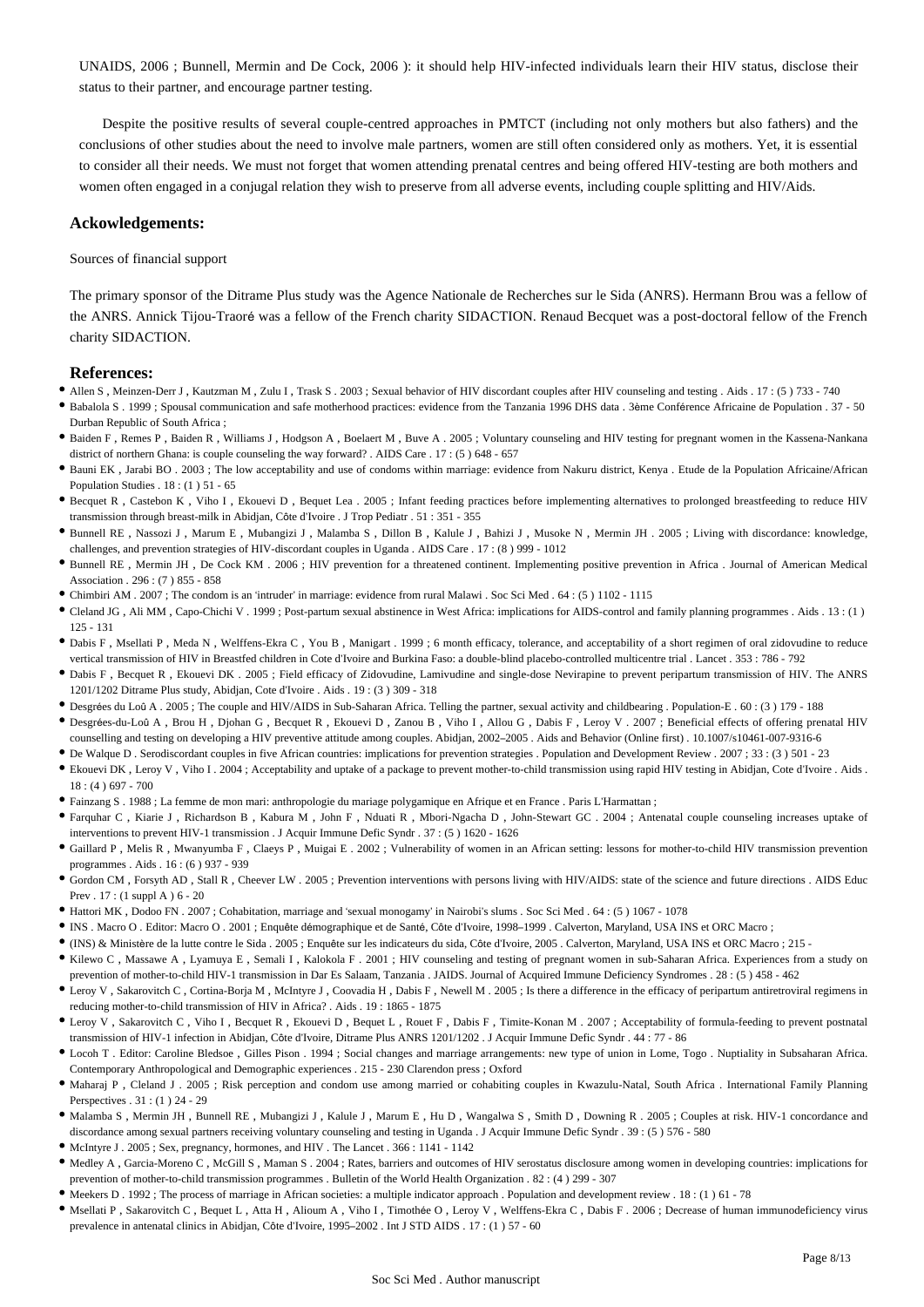- Ogunjuyigbe PO , Adeyemi EO . 2005 ; Women's sexual control within conjugal union: implications for HIV AIDS infection and control in a metropolitan city . Demographic Research . 12 : (2 ) 29 - 50
- Painter TM . 2001 ; Voluntary counseling and testing for couples: a high-leverage intervention for HIV AIDS prevention in sub-Saharan Africa . Social Science and Medicine . 53 : (11 ) 1397 - 1411
- Roth DL , Stewart KE , Clay OJ , van der Straten A , Karita E , Allen S . 2001 ; Sexual practices of HIV discordant and concordant couples in Rwanda: effects of a testing and counselling programme for men . International Journal of STD and AIDS . 12 : (3 ) 181 - 188
- Semrau K , Kuhn L , Vwalika C , Kasonde P , Sinkala M , Kankasa C , Shutes E , Aldrovandi G , Thea DM . 2005 ; Women in couples antenatal HIV counseling and testing are not more likely to report adverse social events . Aids . 19 : (6 ) 603 - 609
- Tijou Traore A . 2006 ; Pourquoi et comment en parler ? Dialogue conjugal autour de l'annonce de la séropositivité à son conjoint au sein de couples sérodiscordants à Abidjan (Côte d'Ivoire) . Sciences sociales et Santé . 24 : (2 ) 43 - 65
- UNAIDS . 2001 ; The impact of Voluntary counseling and testing. A global review of the benefits and challenges . Best practice collection . 23 geneva UNAIDS ;
- UNAIDS . 2006 ; Intensifying HIV prevention (UNAIDS policy position paper) . UNAIDS ;
- UNAIDS . 2007 ; AIDS Epidemic update. December 2007 . Geneva
- Van Rossem R , Meekers D , Zkinyemi Z . 2001 ; Consistent condom use with different types of partners: evidence from two Nigerian surveys . AIDS Education and Prevention . 13 : (3 ) 252 - 267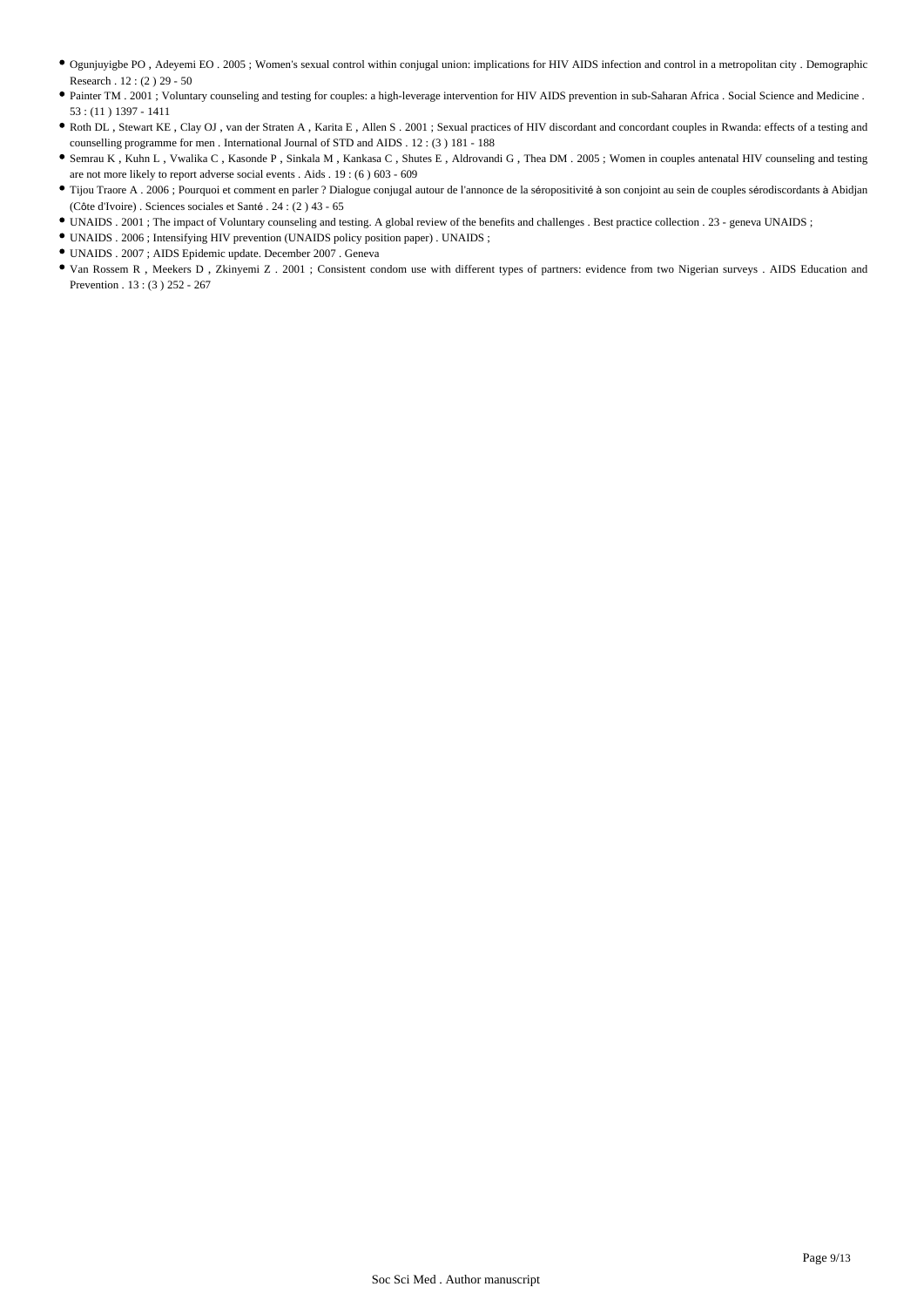Conjugal communication regarding STIs and HIV, prior to and after prenatal HIV counselling and testing.

|                                                                                 | <b>HIV-positive women</b> | <b>HIV-negative women</b> |        |
|---------------------------------------------------------------------------------|---------------------------|---------------------------|--------|
| Prior to HIV testing $1$                                                        | $n=347$ (%)               | $n=355$ (%)               |        |
| Ever discussed STIs with their regular partner                                  | 97(28.0)                  | 230(64.8)                 | < 0.01 |
| After HIV testing $^2$                                                          | $n=306$ (%)               | $n=352$ (%)               |        |
| Discussed STIs with their regular partner                                       | 199(65.0)                 | 340 (96.6)                | < 0.01 |
| p value prior/after HIV testing $3$                                             | < 0.01                    | < 0.01                    |        |
| Disclosed their HIV result to their partner                                     | 131(42.8)                 | 345 (97.4)                | < 0.01 |
| Suggested to the partner to undertake HIV testing                               | 219(71.6)                 | 340 (96.6)                | < 0.01 |
| Suggested to the partner to use condoms in case of extra conjugal relationships | 178 (58.2)                | 339 (94.3)                | < 0.01 |

**1** Prior to HIV testing: within the two years preceding the pregnancy when they were offered HIV counseling and testing

<sup>2</sup> After HIV testing: between HIV testing and the 18 month post-partum. Only women still having a regular partner after delivery are considered; 14 partners of HIV-infected women were deceased; 3 HIV-negative women and 27 HIV-infected women were separated from their partner.

**<sup>3</sup>**comparison prior/after HIV testing. Mc Nemar test.

**<sup>4</sup>**comparison between HIV positive vs HIV negative. Pearson Chi2 test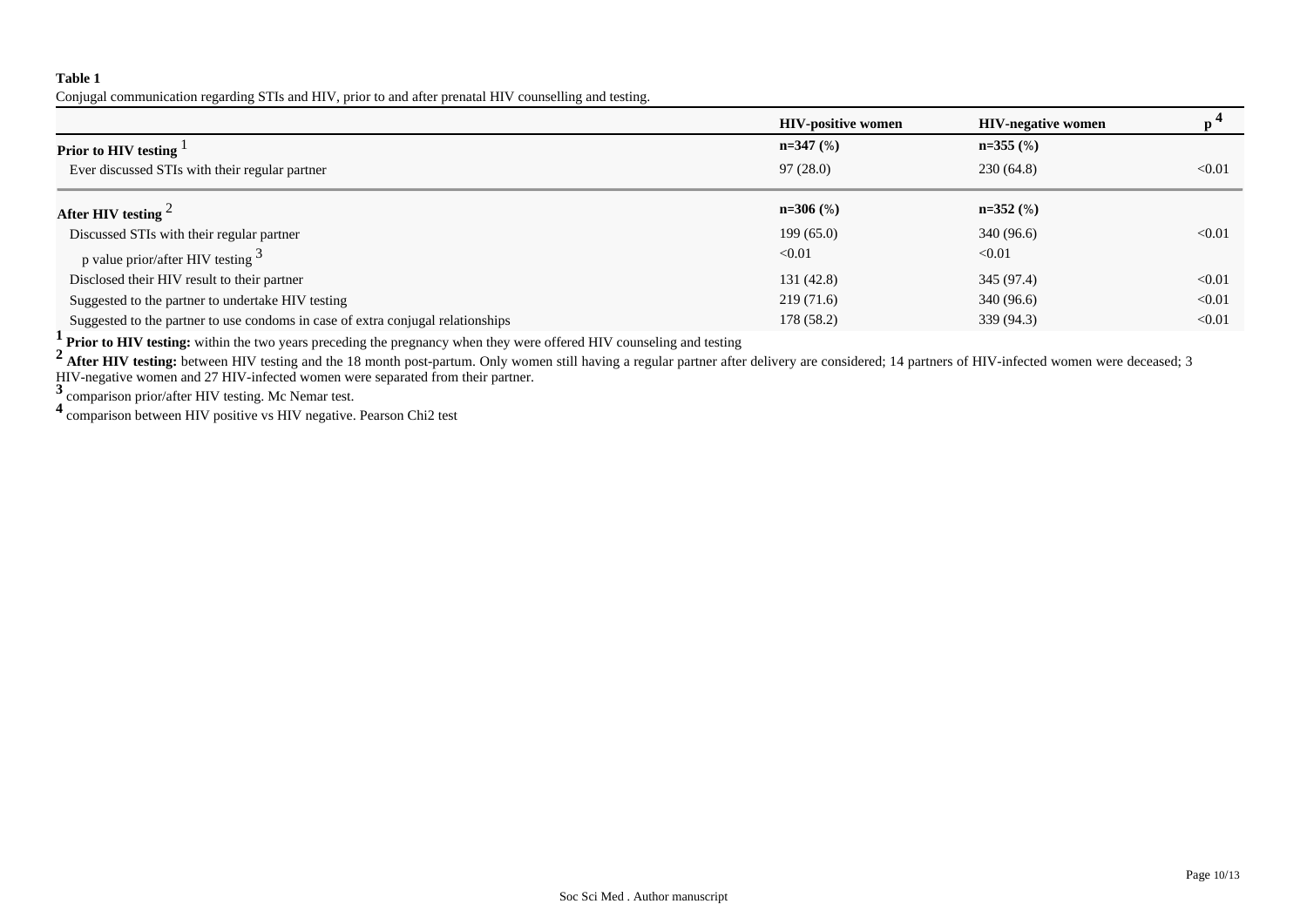Socio-demographic factors related to conjugal communication regarding sexual risks Only women still having a regular partner after delivery are considered

| Proportion of women who communicated with their regular partner regarding HIV and sexual risks between prenatal HIV testing and 18 month post-partum |     |                           |                         |                          |          |                           |                          |                        |                          |       |
|------------------------------------------------------------------------------------------------------------------------------------------------------|-----|---------------------------|-------------------------|--------------------------|----------|---------------------------|--------------------------|------------------------|--------------------------|-------|
|                                                                                                                                                      |     | <b>HIV</b> positive women |                         |                          |          | <b>HIV</b> negative women |                          |                        |                          |       |
|                                                                                                                                                      | N   | None $1\%$                | Partial $\frac{1}{2}$ % | Complete $\frac{1}{6}$ % | $p^2$    | N                         | None $\frac{1}{6}$ %     | Partial <sup>1</sup> % | Complete $\frac{1}{2}$ % | $p^2$ |
| All                                                                                                                                                  | 306 | 22.9                      | 43.4                    | 33.7                     |          | 352                       | 0.5                      | 7.7                    | 91.8                     |       |
| If the woman has a co-spouse                                                                                                                         | 54  | 40.7                      | 35.2                    | 24.1                     | < 0.01   | 47                        | 2.1                      | 14.9                   | 83.0                     | 0.02  |
| If no co-residency with the partner                                                                                                                  | 64  | 32.8                      | 40.6                    | 26.6                     | $0.06\,$ | 104                       | 1.9                      | 10.6                   | 87.5                     | 0.01  |
| Woman's education level                                                                                                                              |     |                           |                         |                          |          |                           |                          |                        |                          |       |
| None                                                                                                                                                 | 85  | 32.9                      | 30.6                    | 36.5                     |          | 105                       |                          | 7.6                    | 92.4                     |       |
| Primary                                                                                                                                              | 111 | 21.6                      | 43.2                    | 35.1                     | < 0.01   | 133                       |                          | 6.8                    | 93.2                     | 0.07  |
| Secondary-1st cycle                                                                                                                                  | 69  | 21.7                      | 58.0                    | 20.3                     |          | 73                        | 2.7                      | 12.3                   | 84.9                     |       |
| Secondary -2 <sup>nd</sup> cycle                                                                                                                     | 41  | 7.3                       | 46.3                    | 46.3                     |          | 41                        | $\overline{\phantom{a}}$ | 2.4                    | 97.6                     |       |
| Religion                                                                                                                                             |     |                           |                         |                          |          |                           |                          |                        |                          |       |
| Christian                                                                                                                                            | 184 | 17.9                      | 49.5                    | 32.6                     |          | 215                       | 0.9                      | 5.6                    | 93.5                     |       |
| Muslim                                                                                                                                               | 99  | 30.3                      | 32.3                    | 37.4                     | 0.04     | 118                       | $\overline{\phantom{a}}$ | 10.2                   | 89.8                     | 0.26  |
| Other                                                                                                                                                | 23  | 30.4                      | 43.5                    | 26.1                     |          | 19                        |                          | 15.8                   | 84.2                     |       |
| Male partner's education level                                                                                                                       |     |                           |                         |                          |          |                           |                          |                        |                          |       |
| None                                                                                                                                                 | 41  | 34.1                      | 48.8                    | 17.1                     |          | 58                        |                          | 13.8                   | 86.2                     | 0.12  |
| Primary                                                                                                                                              | 52  | 26.9                      | 32.7                    | 40.4                     | < 0.01   | 55                        | $\overline{\phantom{a}}$ | 5.5                    | 94.5                     |       |
| Secondary-1st cycle                                                                                                                                  | 71  | 21.1                      | 42.3                    | 36.6                     |          | 103                       | 1.0                      | 8.7                    | 90.3                     |       |
| Secondary -2 <sup>nd</sup> cycle                                                                                                                     | 104 | 9.6                       | 51.0                    | 39.4                     |          | 128                       | $\overline{\phantom{a}}$ | 3.1                    | 96.9                     |       |

<sup>1</sup> Communication was considered « complete » if the woman had discussed STIs with their partner at least once, had notified him her HIV-test result and had suggested him at least once to undertake HIV testing. Communication was considered « partial » if she had discussed one or two of these issues, and « non-existent» of she had raised none of them

<sup>2</sup> Pearson Chi<sub>2</sub> test (p value).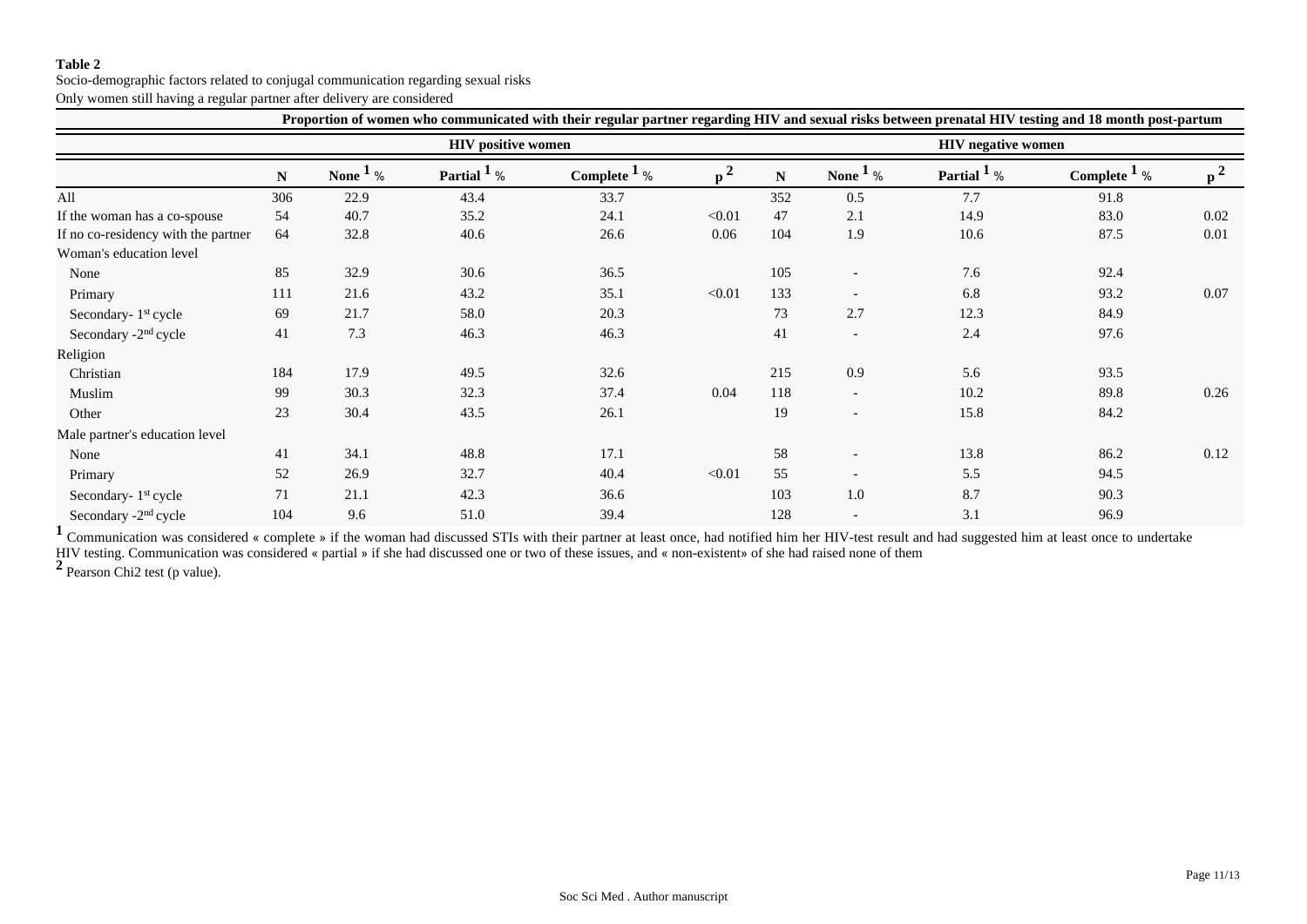Union dissolution after prenatal HIV testing

|                                              | <b>HIV-positive women</b> |          |                | <b>HIV-negative women</b> |         |                |
|----------------------------------------------|---------------------------|----------|----------------|---------------------------|---------|----------------|
|                                              | $\%$                      | (n/N)    |                | $\%$                      | (n/N)   |                |
| $**$<br>Male Partner deceased                | 6.3                       | (22/347) |                | 1.7                       | (6/355) |                |
| $^{\star\star}$<br>Union break-up            |                           |          |                |                           |         |                |
| All women                                    | 15.4                      | (50/325) |                | $1.7\,$                   | (6/350) |                |
|                                              |                           |          | P <sup>1</sup> |                           |         | p <sup>1</sup> |
| Age of the woman                             |                           |          |                |                           |         |                |
| $18 - 19$                                    | 30.8                      | (4/13)   | 0.32           | 7.1                       | (2/28)  | 0.14           |
| $20 - 24$                                    | 17.7                      | (17/96)  |                | 1.6                       | (2/125) |                |
| $25 - 29$                                    | 12.8                      | (16/125) |                | 0.9                       | (1/115) |                |
| $30$ et $+$                                  | 14.3                      | (13/91)  |                | $1.2\,$                   | (1/83)  |                |
| Religion of the woman                        |                           |          |                |                           |         |                |
| Christian                                    | 17.8                      | (35/197) | 0.05           | 0.9                       | (2/213) | 0.01           |
| Muslim                                       | 8.7                       | (9/104)  |                | 1.7                       | (2/118) |                |
| Others                                       | 25.0                      | (6/24)   |                | 10.5                      | (2/19)  |                |
| Polygamous household                         | 30.8                      | (20/65)  | < 0.01         | $0.0\,$                   | (0/47)  | 0.33           |
| Monogamous household                         | 11.5                      | (30/260) |                | 2.0                       | (6/303) |                |
| Coresidency with partner                     |                           |          |                |                           |         |                |
| Yes                                          | 9.2                       | (22/240) | < 0.01         | $1.2\,$                   | (3/241) | 0.31           |
| No                                           | 32.9                      | (28/85)  |                | 2.8                       | (3/109) |                |
| Woman notified her HIV result to the partner | 12.7                      | (16/126) | 0.29           | 1.7                       | (6/349) | 0,90           |

\*\*<br>Proportions are significantly different between the two groups (HIV infected and HIV negative). Pearson Chi-2 test: p<0.01.

**<sup>1</sup>**p: pvalue – Pearson Chi-2 test.